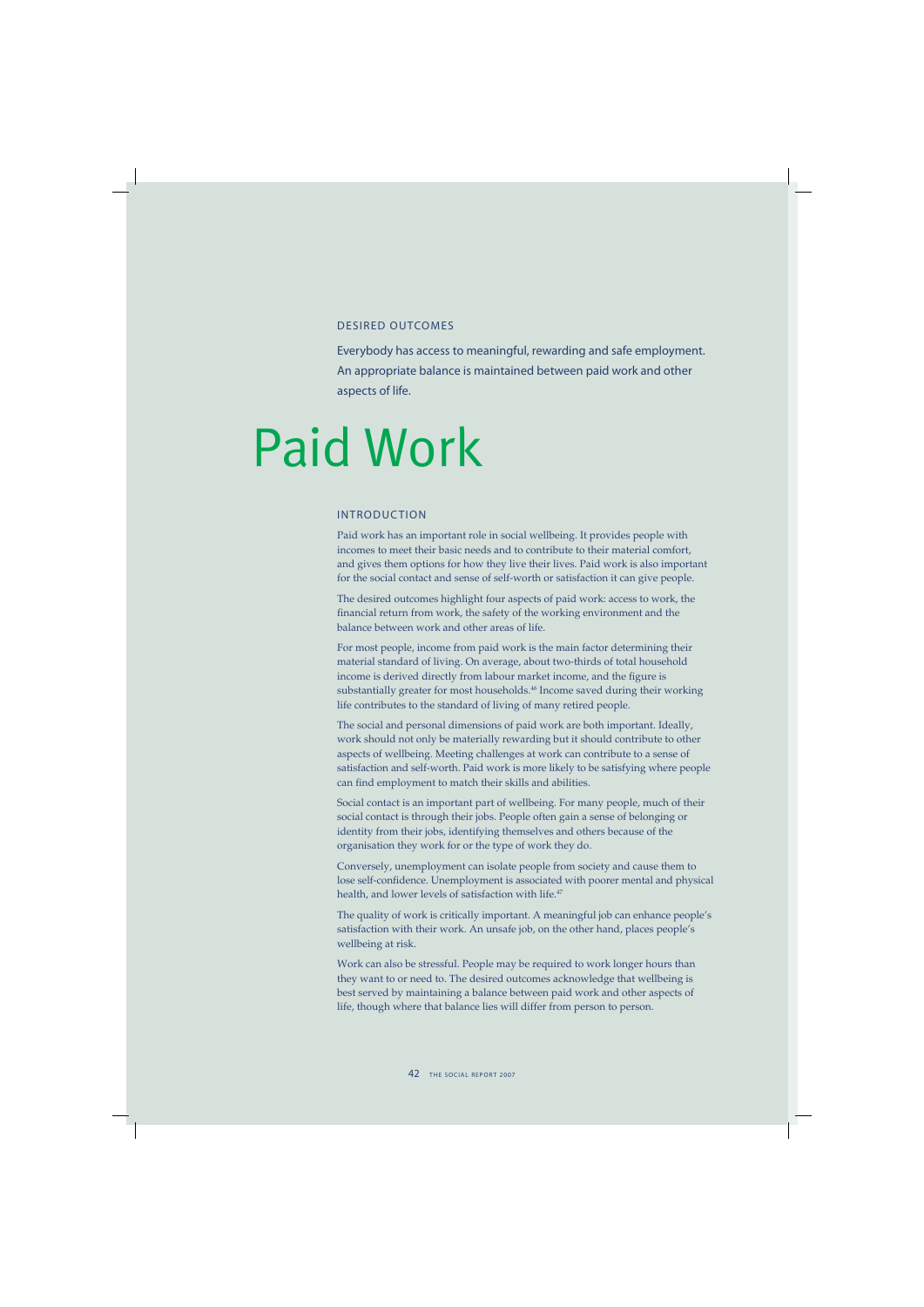INDICATORS Five indicators are used in this chapter. They are: unemployment, employment, median hourly earnings, workplace injury claims and satisfaction with work-life balance.

> Together, these indicators present a picture of people's access to employment, the financial rewards from employment, the safety of employment and the balance between work and other areas of life.

> The first indicator is the unemployment rate. The unemployment rate measures the proportion of the total labour force who are out of work and who are actively seeking and available to take up paid work. This is a relatively narrow measure of unemployment but it accords closely with the OECD standard measure, allowing international comparisons. Information about long-term unemployment is also provided.

> The second indicator is the employment rate. The employment rate provides an alternative picture of people's access to paid work. It is influenced not only by the amount of work available but also by trends in labour force participation. The indicator measures the proportion of working-age people employed for one hour or more a week. Information is provided on the breakdown between full-time and part-time employment. The employment rate complements the unemployment rate as an indicator. The employment rate can be affected by factors including changes in the number of discouraged workers who are not employed but who are not actively seeking work and changes to the working-age population.

> Both the unemployment and the employment rates are affected by several factors, including economic conditions, migration flows, people's qualifications and abilities, and their decisions on whether to undertake paid work.

The third indicator measures median hourly earnings from waged and salaried employment. The level of financial return from paid employment independent of the number of hours worked is central to the quality of paid work.

The fourth indicator is the rate of workplace injury claims per 1,000 full-time equivalent employees. Workplace safety is important in its own right, but may also be a proxy for the quality of employment. Jobs should not pose an unreasonable risk to people's lives or physical wellbeing.

The final indicator measures the proportion of the population in paid employment who are satisfied with their work-life balance.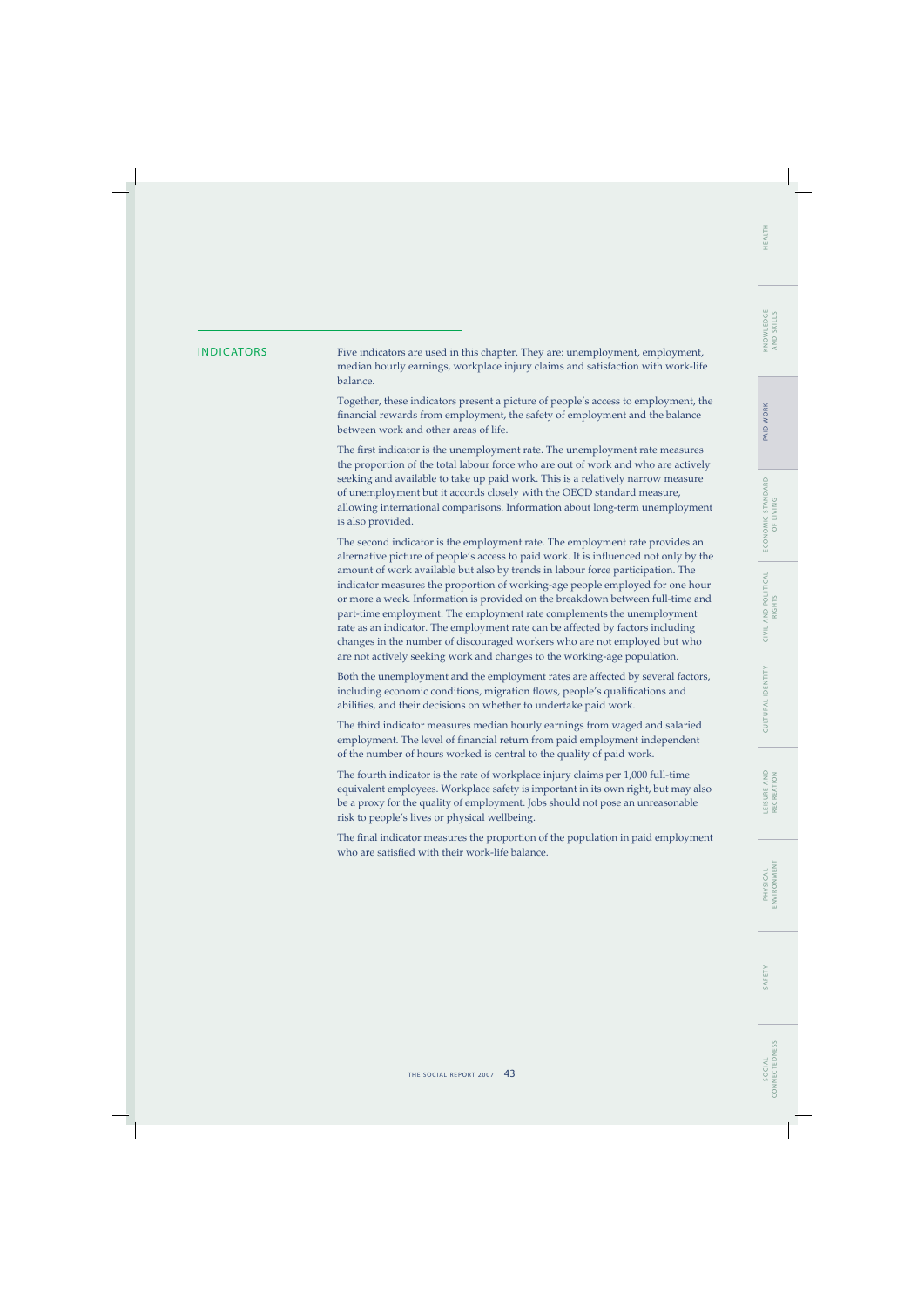## Unemployment

## DEFINITION

The unemployment rate is the number of people aged 15 years and over who are not employed and who are actively seeking and available for paid work, expressed as a percentage of the total labour force.

The labour force is defined as the population aged 15 years and over who are either employed or unemployed.

RELEVANCE This is a key indicator of labour market outcomes and the lack of access to employment. The unemployment rate is an important reflection of overall economic conditions and gives some sense of the ease with which people are able to move into employment.

CURRENT LEVEL In 2006, 3.8 percent of the labour force (or 82,600 people) were unemployed and AND TRENDS actively seeking work. The unemployment rate has declined steadily since 1998 and is considerably lower than the peak rate of 10.4 percent in 1992 (176,000 people unemployed). The 2006 unemployment rate was lower than the rate of 4.1 percent in 1986 when records began (70,000 people unemployed).

> In 2006, 20 percent of the surveyed unemployed who specified their duration of unemployment had been unemployed for a continuous period of six months or more, a decline from 22 percent in 2005. The 2006 level of long-term unemployment was below that recorded in 1986 (23 percent) and substantially lower than the peak of 53 percent in 1992.



Source: Statistics New Zealand, Household Labour Force Survey

AGE AND<br>SEX DIFFERENCES The unemployment rates among different age groups have followed similar trends.<br>SEX DIFFERENCES The unemployment rate for 15–24 year olds has, in every year, been greater than The unemployment rate for 15–24 year olds has, in every year, been greater than that for older age groups because those with fewer skills and less experience take longer to find suitable employment. The unemployment rate is not specifically a measure of youth who are inactive or at risk of poor transitions into work or higher education. Unemployment rates were higher for males than females in the peak years of unemployment but, since 2002, females have had slightly higher unemployment rates than males.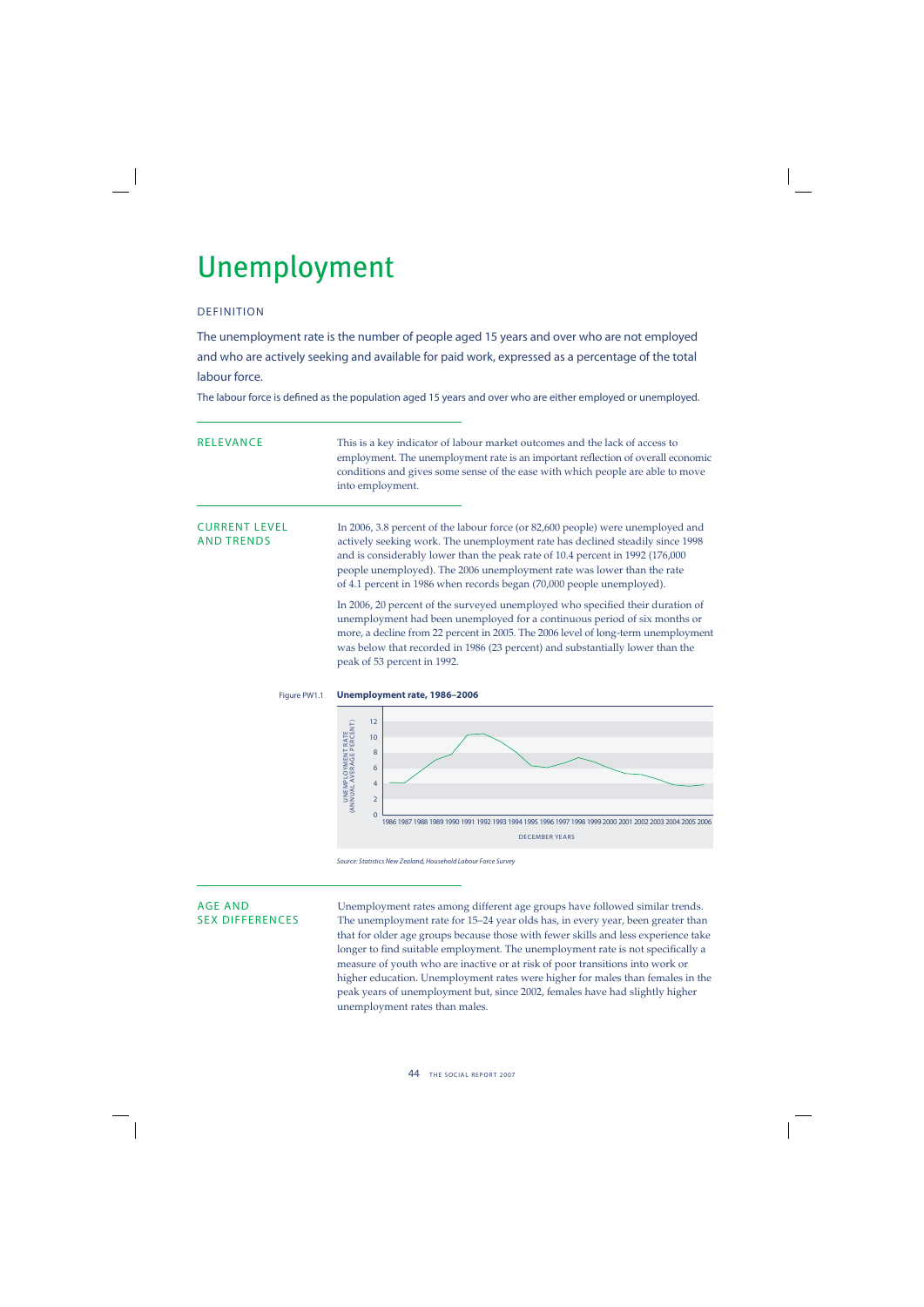### Table PW1.1 **Unemployment rates (%), by age and sex, selected years, 1986–2006**

| Year | $15 - 24$ | $25 - 44$ | $45 - 64$ | Total 15+ | <b>Males</b> | <b>Females</b> |
|------|-----------|-----------|-----------|-----------|--------------|----------------|
| 1986 | 7.9       | 3.1       | 1.8       | 4.1       | 3.6          | 4.8            |
| 1991 | 18.8      | 8.8       | 6.1       | 10.3      | 10.9         | 9.6            |
| 1996 | 11.8      | 5.2       | 3.9       | 6.1       | 6.1          | 6.1            |
| 2001 | 11.8      | 4.5       | 3.4       | 5.3       | 5.3          | 5.3            |
| 2005 | 9.4       | 2.9       | 2.1       | 3.7       | 3.4          | 4.0            |
| 2006 | 9.6       | 2.9       | 2.0       | 3.8       | 3.5          | 4.1            |

Source: Statistics New Zealand, Household Labour Force Survey Note: Average for December years

ETHNIC DIFFERENCES The Mäori unemployment rate rose from 11.3 percent in 1986 to a peak of 25.4 percent in 1992. It had fallen to 7.9 percent by 2006, the lowest rate since the survey began. Between 1986 and 1991, the unemployment rate for Pacific peoples rose from 6.6 percent to 28 percent, the highest rate for any ethnic group. Since the early-1990s, the Pacific peoples' unemployment rate has declined more than that of Mäori and was 6.4 percent in 2006. This was lower than the rate in 1986.

> The unemployment rate is lowest among people of European ethnicity. Their unemployment rate rose from 3.3 percent in 1986 to a peak of 7.9 percent in 1992 and had dropped to 2.7 percent by 2006. The unemployment rate of the Other ethnic group category (made up mainly of Asians, but includes many recent migrants) increased from 3.7 percent in 1986 to 14.8 percent in 1992, and was still relatively high at 6.2 percent in 2006.

## Figure PW1.2 **Unemployment rate, by ethnic group, 1986–2006**



Source: Statistics New Zealand, Household Labour Force Survey Note: Other includes Asian

INTERNATIONAL In 2006, out of 27 OECD countries, New Zealand ranked third (after South Korea COMPARISON and Norway) with a standardised unemployment rate of 3.8 percent, compared with the OECD average of 6.0 percent. Since the mid-1980s, New Zealand's unemployment rate relative to other OECD countries has ranged from one of the lowest (fifth in 1986 with a rate of 4.1 percent) to one of the highest (17th in 1992 with a rate of 10.3 percent). The New Zealand unemployment rate in 2006 was lower than those of Japan (4.1 percent), the United States (4.6 percent), Australia (4.9 percent), the United Kingdom (5.3 percent), and Canada (6.3 percent).<sup>48</sup> In 2005, New Zealand ranked fifth in terms of the proportion of the unemployed who had been unemployed for six months or longer.<sup>49</sup>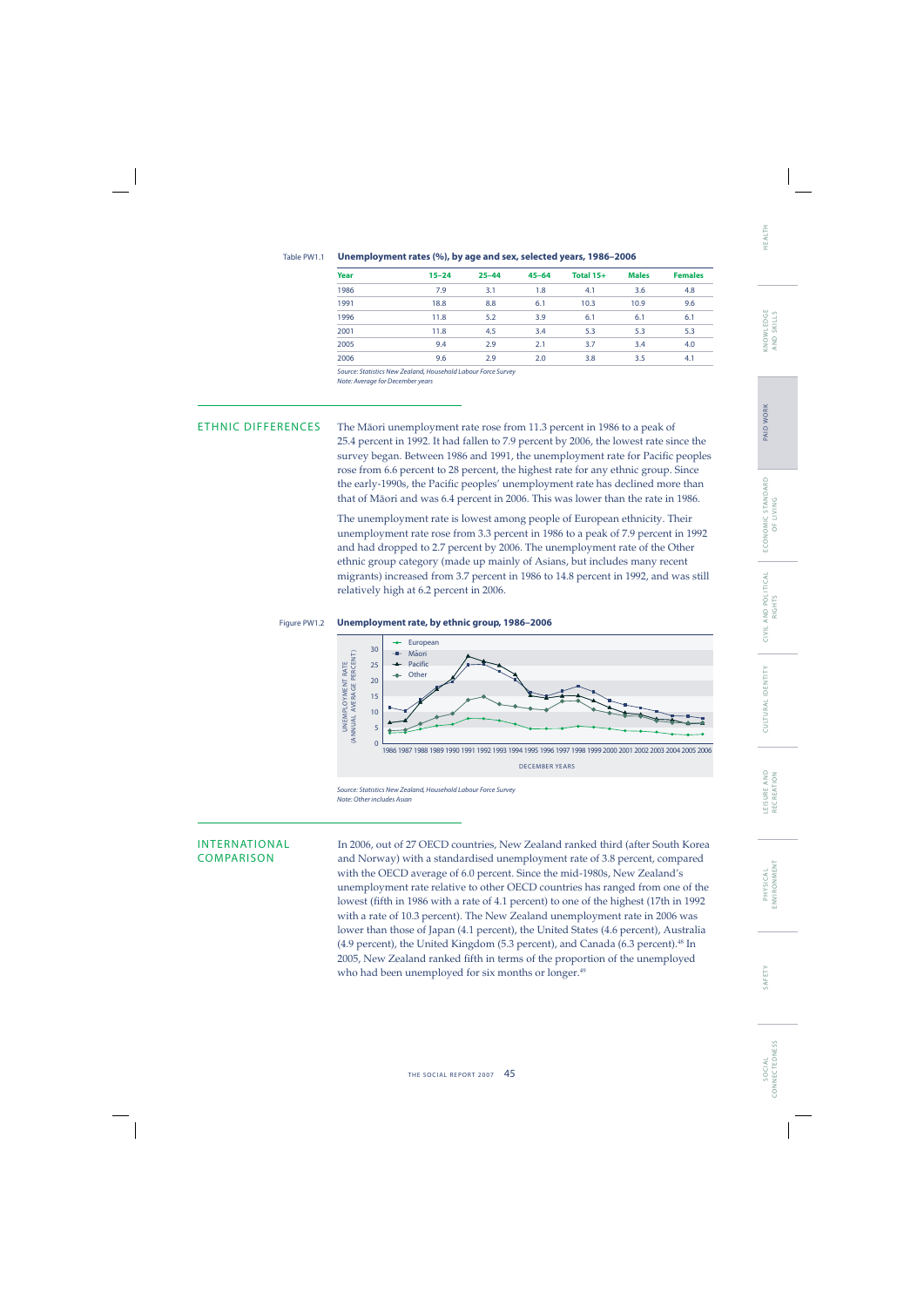## Employment

## DEFINITION

The proportion of the population aged 15–64 years who are in paid employment for at least one hour per week.

| <b>RELEVANCE</b>                          | The employment rate is the best available indicator of the prevalence of paid<br>employment. It is affected by trends in both unemployment and labour force<br>participation (the proportion of the working-age population either employed<br>or unemployed).                                                                                                                                                                                                                                                                                        |  |  |  |  |
|-------------------------------------------|------------------------------------------------------------------------------------------------------------------------------------------------------------------------------------------------------------------------------------------------------------------------------------------------------------------------------------------------------------------------------------------------------------------------------------------------------------------------------------------------------------------------------------------------------|--|--|--|--|
| <b>CURRENT LEVEL</b><br><b>AND TRENDS</b> | In 2006, 75.2 percent of 15-64 year olds (2.057 million people) were employed.<br>This was an increase from 74.6 percent in 2005 and higher than the rate recorded<br>in 1986 (72.3 percent). The employment rate has been rising since 1992, except<br>during the economic downturn in 1997 and 1998. The increase from 65.4 percent<br>in 1992 to 75.2 percent in 2006 corresponds to a rise of 553,000 in the number of<br>employed people aged 15-64 years. Over the same period, the number of people<br>aged 15-64 years increased by 436,800. |  |  |  |  |
|                                           | The full-time employment rate for 15-64 year olds declined sharply between 1986<br>(60.4 percent) and 1992 (51.5 percent), and had almost recovered to the mid-1980s<br>level by 2006 (59.4 percent). The part-time employment rate increased throughout<br>the period, from 11.9 percent in 1986 to 15.7 percent in 2006. Although the part-<br>time rate has almost doubled for men since 1986, women continue to have<br>a higher part-time employment rate than men (23.5 percent compared with<br>7.7 percent in 2006).                         |  |  |  |  |
| Figure PW2.1                              | Employment rate, 1986-2006<br>76<br>74<br>EMPLOYMENT RATE<br>(ANNUAL AVERAGE PERCENT)<br>72<br>70<br>68<br>66<br>64                                                                                                                                                                                                                                                                                                                                                                                                                                  |  |  |  |  |

Source: Statistics New Zealand, Household Labour Force Survey Note: Based on population aged 15–64 years

AGE AND The fall in the employment rate between 1987 and 1992 affected all age groups<br>SEX DIFFERENCES but was most pronounced for young people aged 15–24 years. Youth employme but was most pronounced for young people aged 15–24 years. Youth employment rates have remained relatively low during the period of employment growth since 1992, possibly due to a growth in their participation in tertiary education and training. Conversely, employment rates for people aged 45–64 years have grown strongly since 1992, driven mainly by the phasing in of the higher age of eligibility for New Zealand Superannuation, rising employment among women, and an increase in the demand for labour.

DECEMBER YEARS 1986 1992 1996 2000 2004 2006 1987 1989 1988 1993 1997 2001 1990 1994 1998 2002 1991 1995 1999 2003 2005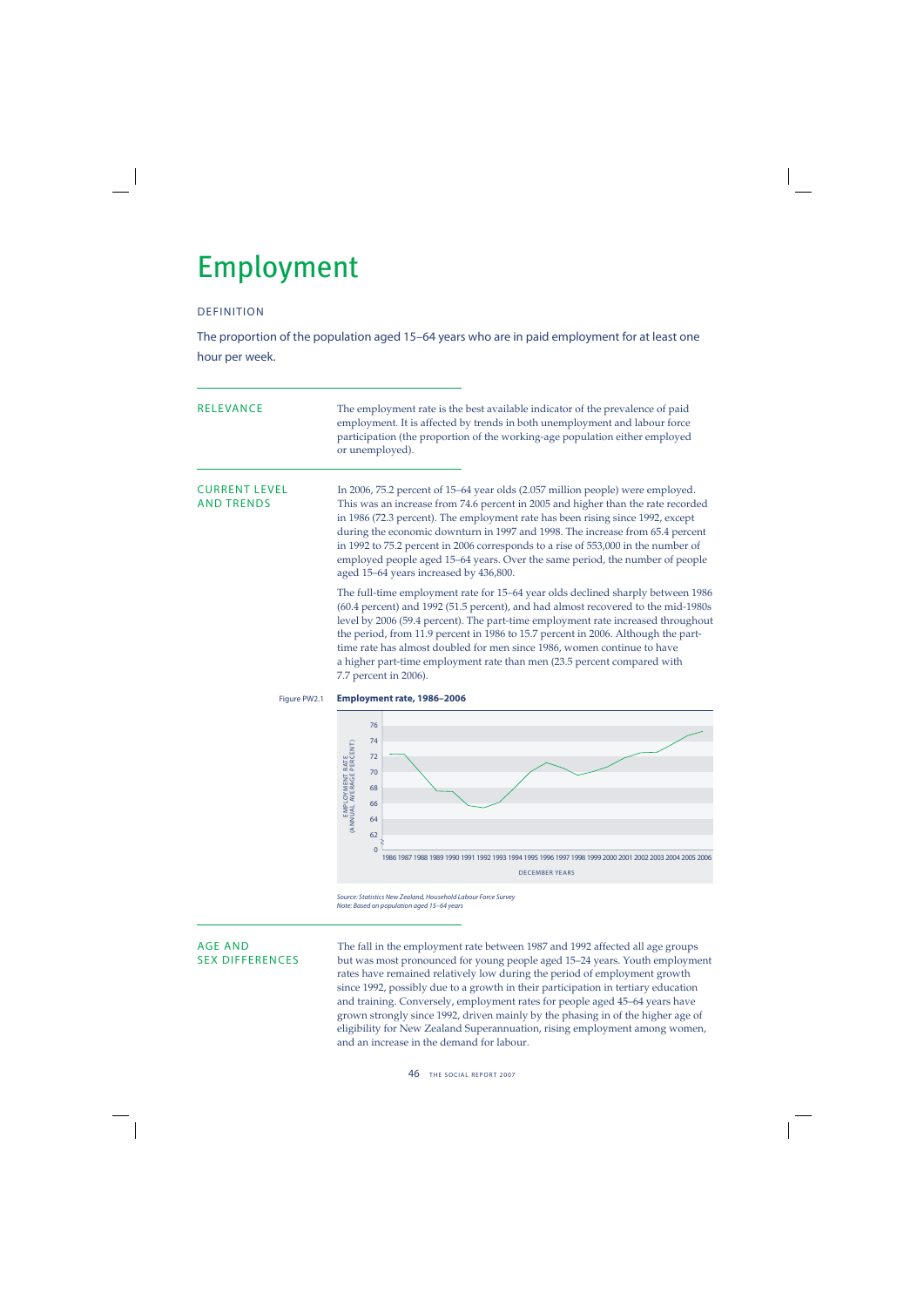The employment rate for women is significantly lower than that for men. This is mainly because women spend more time on childcare and other unpaid household work, and are more likely than men to undertake some form of study or training. The sex gap in the employment rate is narrowing as female employment grew at a more rapid pace than male employment between 1992 and 2006.

### Table PW2.1 **Employment rates (%), by age and sex, selected years, 1986–2006**

| Year | $15 - 24$ | $25 - 44$ | $45 - 64$ | $65+$ | <b>Males</b><br>$15 - 64$ | <b>Females</b><br>$15 - 64$ | <b>Total</b><br>$15 - 64$ |
|------|-----------|-----------|-----------|-------|---------------------------|-----------------------------|---------------------------|
| 1986 | 68.7      | 79.3      | 64.8      | 8.8   | 84.6                      | 60.2                        | 72.3                      |
| 1991 | 55.0      | 74.0      | 61.5      | 6.0   | 74.0                      | 57.5                        | 65.7                      |
| 1996 | 59.5      | 77.3      | 70.2      | 6.6   | 79.0                      | 63.4                        | 71.1                      |
| 2001 | 55.8      | 77.9      | 73.5      | 8.6   | 79.1                      | 64.8                        | 71.8                      |
| 2005 | 56.9      | 80.9      | 78.0      | 11.5  | 81.5                      | 68.0                        | 74.6                      |
| 2006 | 58.8      | 80.7      | 78.7      | 12.5  | 82.1                      | 68.4                        | 75.2                      |
|      |           |           |           |       |                           |                             |                           |

Source: Statistics New Zealand, Household Labour Force Survey Note: Average for December years

ETHNIC DIFFERENCES The employment rates for Māori and Pacific peoples showed the steepest fall between 1987 and 1992, but have also shown the strongest recovery since then. In 2006, the Mäori employment rate, at 64.6 percent, had surpassed the 1986 level (61.2 percent). However, Pacific peoples were still less likely to be employed in 2006 (61.6 percent) than in 1986 (68.4 percent).

> The European ethnic group, with the highest employment rate, has also surpassed the level of the mid-1980s (79.9 percent employed in 2006, compared with 73.8 percent in 1986). The employment rate for the Other ethnic group fell from being the second highest in the late-1980s to being the lowest over recent years. However, in 2006 their employment rate (63.2 percent) rose to be just above that of Pacific peoples.

### Figure PW2.2 **Employment rate, by ethnic group, 1986–2006**



Source: Statistics New Zealand, Household Labour Force Survey

INTERNATIONAL In 2005, New Zealand was ranked fifth highest of 30 OECD countries with an<br>COMPARISON employment rate of 74.6 percent for people aged 15–64 years. This was well ab employment rate of 74.6 percent for people aged 15–64 years. This was well above the OECD average of 65.5 percent. Iceland had the highest employment rate in 2005 (84.4 percent). The New Zealand rate in 2005 was higher than those of Sweden (73.9 percent), the United Kingdom (72.6 percent), Canada (72.5 percent), Australia (71.6 percent) and the United States (71.5 percent). New Zealand had a higher female employment rate than the United Kingdom, the United States and Australia in 2005.50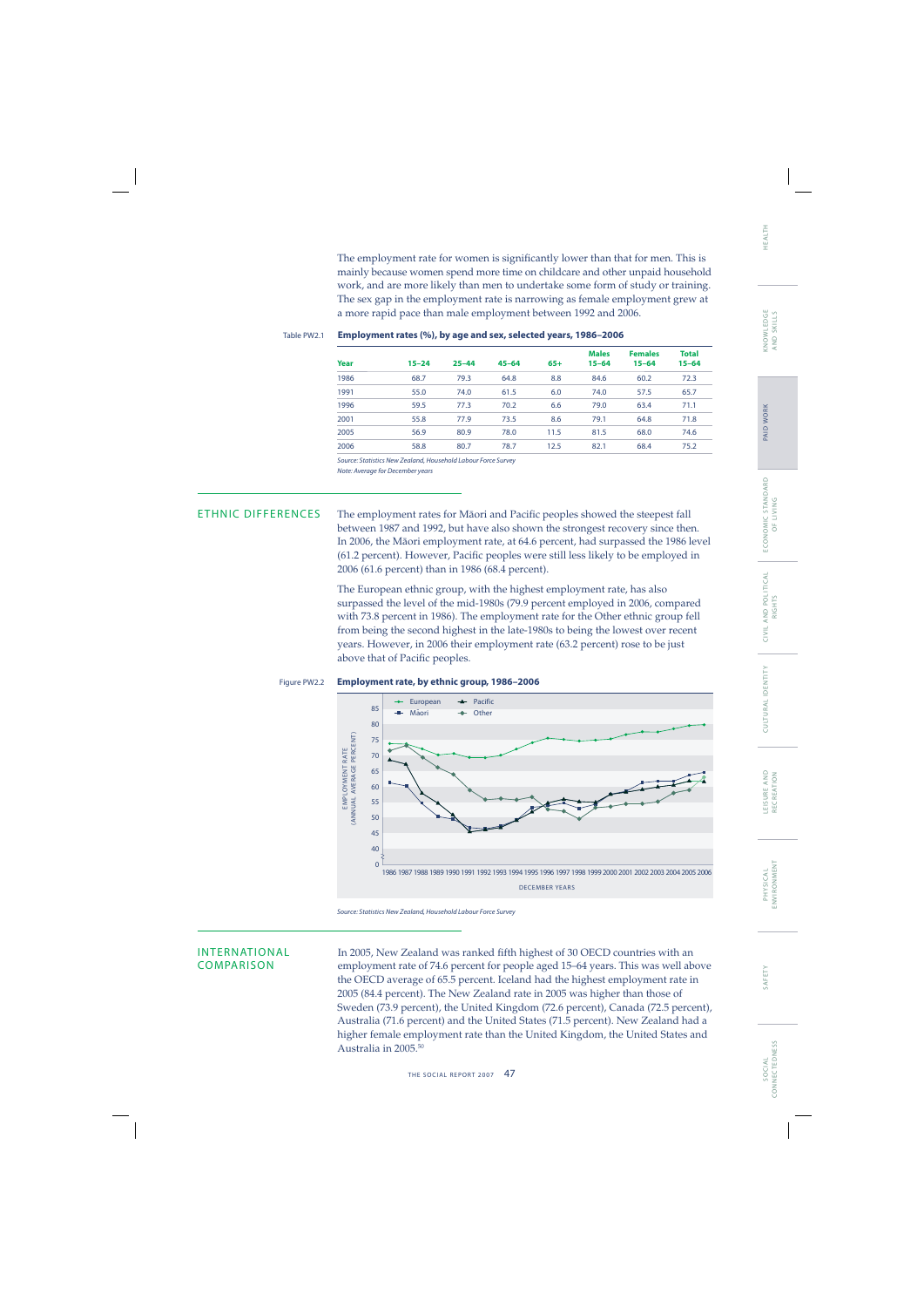## Median hourly earnings

## DEFINITION

Real median hourly earnings from all wages and salaries for employees earning income from wage and salary jobs, as measured by the New Zealand Income Survey.

| RELEVANCE                                 | Median hourly earnings from wage and salary jobs is an indicator of the financial<br>return from paid employment, independent of the number of hours worked.                                                                                                                                                                                     |
|-------------------------------------------|--------------------------------------------------------------------------------------------------------------------------------------------------------------------------------------------------------------------------------------------------------------------------------------------------------------------------------------------------|
| <b>CURRENT LEVEL</b><br><b>AND TRENDS</b> | In June 2006, half of all people employed in wage and salary jobs earned more<br>than \$17.00 an hour. The median hourly wage for male employees was \$18.13,<br>while for female employees it was \$15.88.                                                                                                                                      |
|                                           | Real median hourly earnings increased by \$1.93 an hour or 13 percent in the nine<br>years to June 2006. The increase over this period was greater for female employees<br>(14 percent) than for male employees (8 percent). The ratio of female to male median<br>hourly earnings rose from 83 percent in June 1997 to 88 percent in June 2006. |

### Figure PW3.1 **Median hourly earnings from wage and salary jobs (in June 2006 dollars), by sex, June 1997 to June 2006**



Source: Statistics New Zealand, New Zealand Income Survey

AGE DIFFERENCES In 2006, median hourly earnings from wage and salary jobs were highest at ages 35–39 years (\$19.35 an hour). This compares with \$10.50 for 15–19 year olds. The increase in real median hourly earnings between 1997 and 2006 was smaller for 15–24 year old employees (5 percent) than for older workers (11 percent for those aged 25–44 years, 9 percent for those aged 45–64 years and 20 percent for those aged 65 years and over).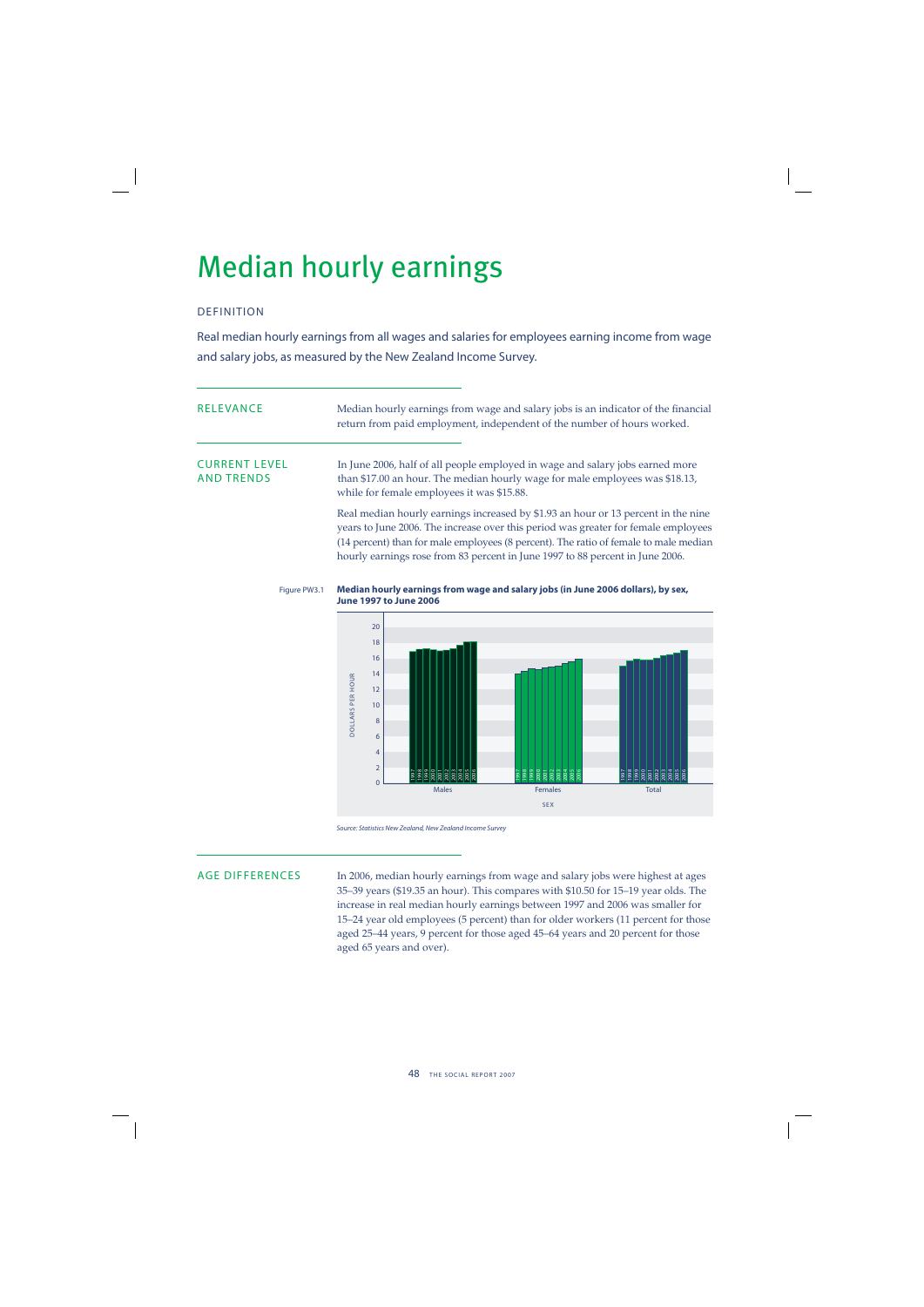SEX DIFFERENCES In 2006, the difference between the sexes in median hourly earnings for wage and salary earners was most evident in age groups over 30 years. The gap was greatest at ages 50–54 years, where the ratio of female to male median earnings for employees was 78 percent. There was little difference between the earnings of men and women in age groups under 30 years.







ETHNIC DIFFERENCES In June 2006, Europeans had the highest median hourly earnings for wage and salary earners at \$17.74 an hour. This was \$2.59 and \$2.18 an hour higher than the earnings of Mäori and the Other ethnic group respectively. Median hourly earnings were lowest for Pacific peoples (\$14.50 an hour).

> Over the nine years to June 2006, increases in inflation-adjusted median hourly earnings from wage and salary jobs were highest for Māori and Pacific peoples (both 15 percent), followed by Europeans (13 percent). Employees from the Other ethnic group experienced the lowest increase in real median hourly earnings from wage and salary jobs (4 percent).

REGIONAL DIFFERENCES In 2006, workers in Wellington had substantially higher earnings than those in other regions. The median hourly wage for wage and salary earners was \$18.75 in Wellington, \$17.90 in Auckland, and \$16.67 in Canterbury and Southland. Median hourly wages were lowest in Northland and Manawatu-Wanganui (both \$15). Over the period 1998–2006, real median hourly wages increased most in Canterbury and Nelson/Tasman/Marlborough/West Coast. All regions experienced positive growth in real hourly wages over the period.

SAFETY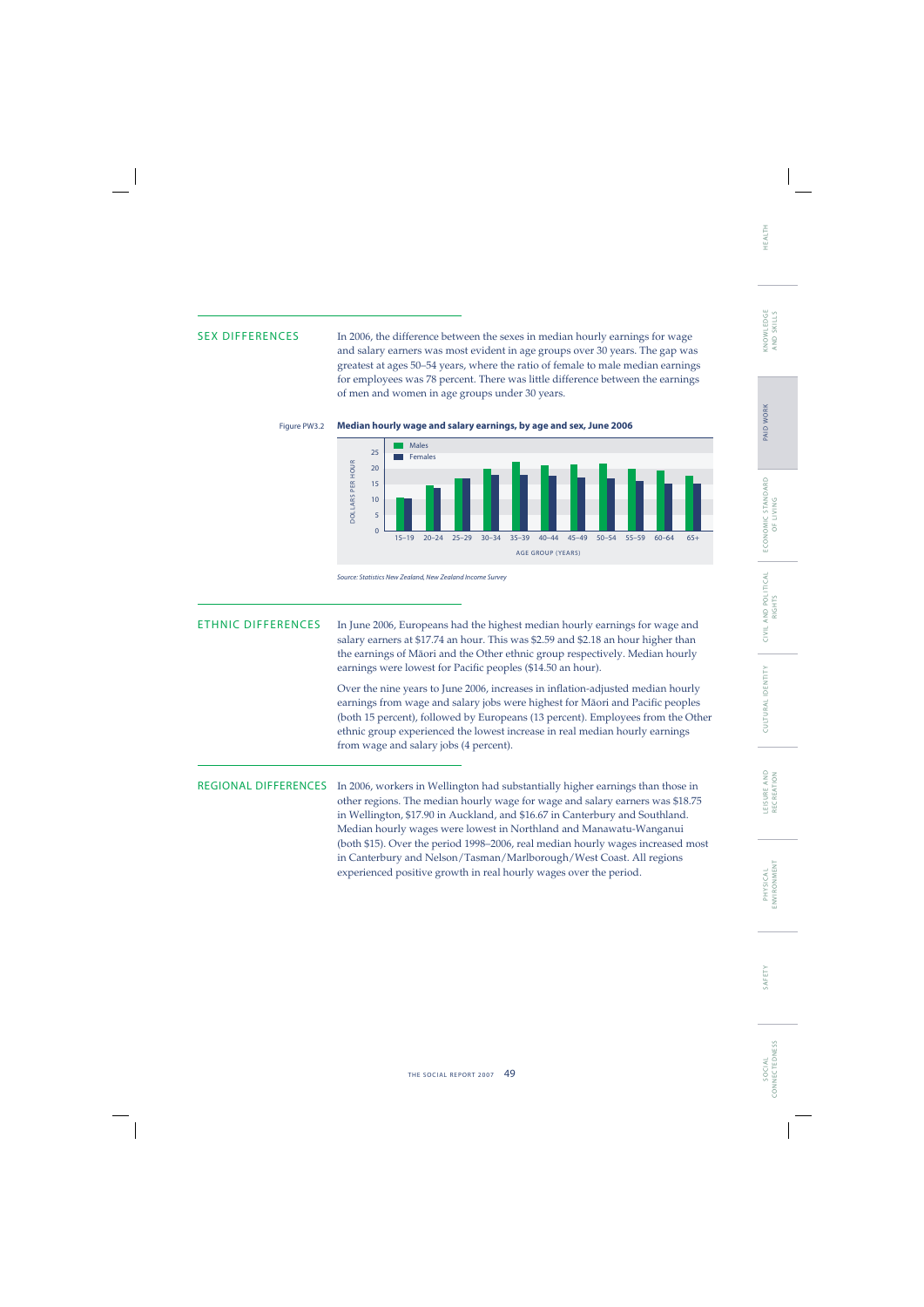## Workplace injury claims

## DEFINITION

The number of workplace accident insurance claims reported to the Accident Compensation Corporation (ACC) per 1,000 full-time equivalent employees, excluding those employees who received accident and emergency treatment only.

RELEVANCE Safety at work is an important contributor to wellbeing and the risk of workrelated accidents or illness can be seen as one component of the quality of work. The best currently available measure of the incidence of workplace injuries comes from the database of claims made to the ACC.

CURRENT LEVEL Provisional data for the 2005 calendar year shows 242,600 work-related injury AND TRENDS claims had been reported to the ACC by 31 March 2006. This represents a rate of 132 claims per 1,000 full-time equivalent employees (FTEs), lower than the rate in the previous year (138 per 1,000 FTEs). The majority of claims were for medical treatment only (ie not including weekly compensation). Eighty-three percent of the claims were for employees, and people who employed others in their own business. The other 17 percent were for the self-employed who did not employ others in their business. The injury claim rate for self-employed not employing others was much higher than for the rest of the workforce (203 per 1,000 FTEs compared with 123 per 1,000 FTEs).



## Figure PW4.1 **Estimated claim rate per 1,000 FTEs, by sex, 2001–2005**

Source: Statistics New Zealand (2006a)

Injury claims reported by March 2006 for the year ended December 2005 included 86 work-related fatalities, 8 fewer than the 94 reported in 2003.51 This is likely to be an underestimation of the final number of fatalities, because some workers may have died later from injuries in the period, and not all fatal work-related accidents result in a claim to the ACC. In 2005, construction and agriculture each accounted for 23 percent of work-related fatalities, followed by manufacturing (19 percent) and transport and storage (16 percent).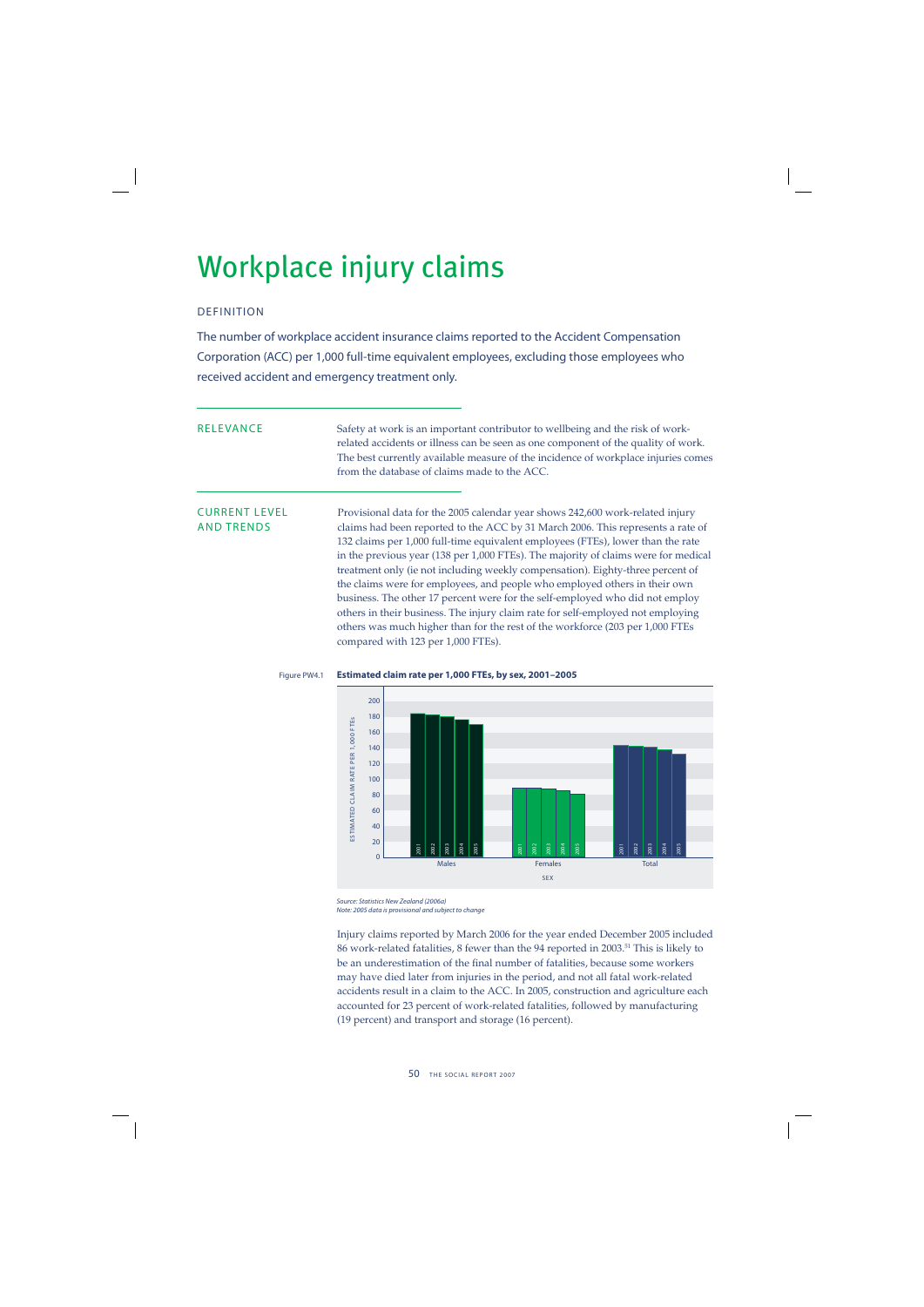AGE AND Males are more than twice as likely as females to suffer workplace injuries<br>SEX DIFFERENCES involving a claim to the ACC (170 per 1.000 FTEs for males compared with involving a claim to the ACC (170 per 1,000 FTEs for males compared with 81 per 1,000 FTEs for females). This reflects in part a male predominance in relatively dangerous occupations (eg elementary occupations and plant and machine operating and assembly occupations, where the injury claim rates are 287 and 245 per 1,000 FTEs, respectively). The highest rate for males was for those aged 65 years and over followed by those aged under 25 years. Age differences in the injury claim rate for females were less pronounced.





Source: Statistics New Zealand (2006a) Note: 2005 data is provisional and subject to change

ETHNIC DIFFERENCES Workplace injury claim rates are higher for Mäori (182 per 1,000 FTEs) than for other ethnic groups. In 2005, the next highest rate was for Pacific peoples (158 per 1,000 FTEs), followed by Europeans (119 per 1,000 FTEs). The Other ethnic group has the lowest accident claim rate (114 per 1,000 FTEs).

### Table PW4.1 **Workplace injury claims, by ethnicity, 2005**

| <b>Ethnic group</b> | <b>Number of claims</b> | Rate per 1,000 FTEs |
|---------------------|-------------------------|---------------------|
| European            | 169,300                 | 119                 |
| Māori               | 30,700                  | 182                 |
| Pacific peoples     | 12,700                  | 158                 |
| Other               | 18,800                  | 114                 |
| <b>Total</b>        | 242,600                 | 132                 |
|                     |                         |                     |

Source: Statistics New Zealand (2006a)

Notes: (1) Data is provisional (2) Other includes Asian (3) Total includes ethnicity not specified

REGIONAL DIFFERENCES The highest work-related injury claim rates were in the Bay of Plenty and Gisborne/Hawke's Bay, with rates of 197 and 180 claims per 1,000 FTEs, respectively. Wellington had the lowest rate of 74 claims per 1,000 FTEs (the only region with an incidence rate below 100).

INDUSTRY DIFFERENCES Injury claim rates are highest in the primary industries of mining (198 claims per 1,000 FTEs), and in agriculture, forestry and fishing (190 per 1,000 FTEs). However, there are also relatively high rates in manufacturing (169 per 1,000 FTEs) and in construction (167 per 1,000 FTEs), which together employ about a quarter of all FTEs. The lowest injury claim rate is for people working in finance and insurance (22 per 1,000 FTEs).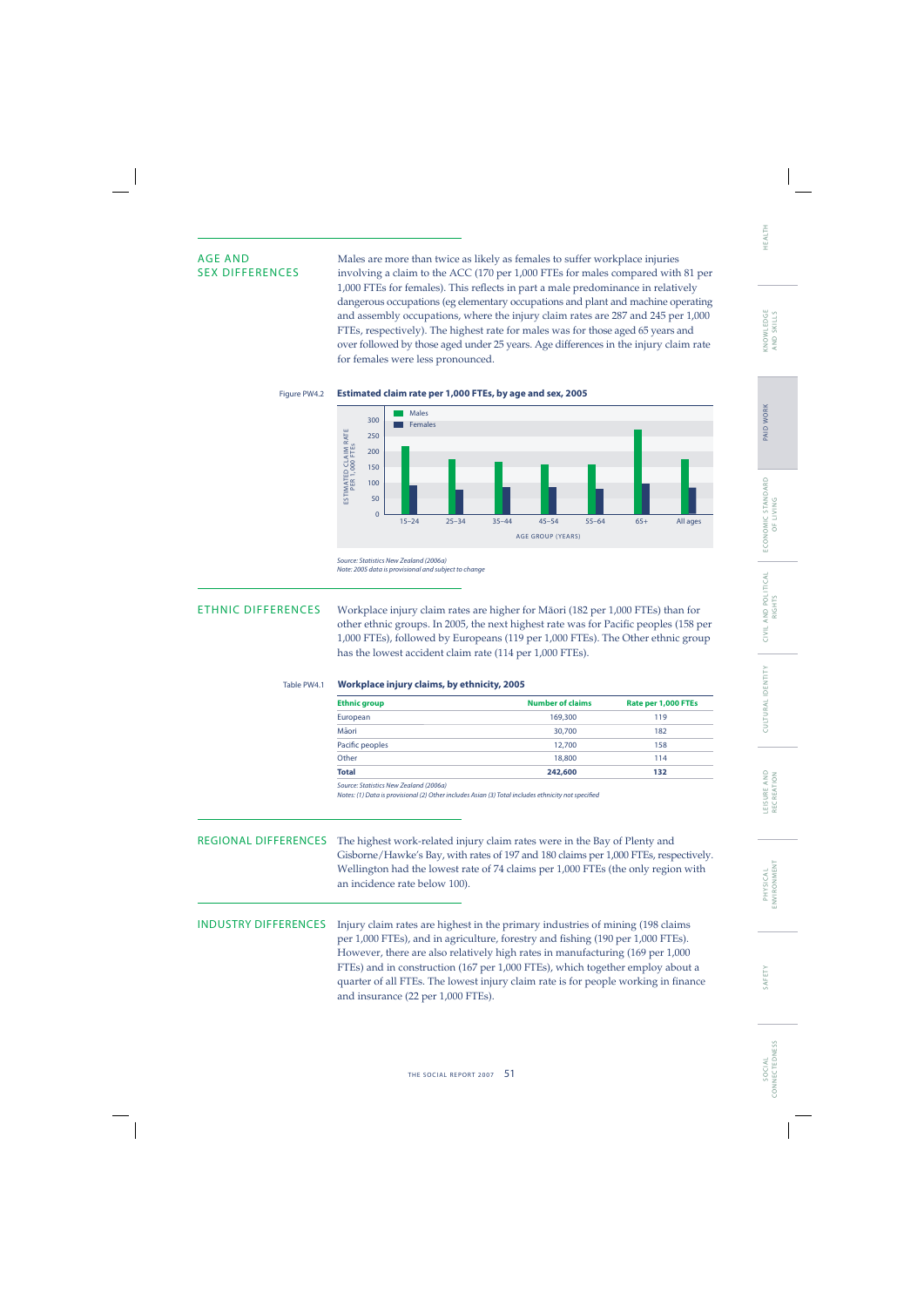## Satisfaction with work-life balance

## DEFINITION

The proportion of employed people who are "satisfied" or "very satisfied" with their work-life balance, as reported in the Quality of Life Survey 2006.

| RELEVANCE | It is important that people find a balance between paid work and other aspects   |
|-----------|----------------------------------------------------------------------------------|
|           | of their lives. When this balance is not found, people may suffer from stress or |
|           | anxiety. Long working hours or non-standard working hours (eg night shifts)      |
|           | may compromise work-life balance.                                                |

CURRENT LEVEL Results from the Quality of Life Survey 2006 show most employed New Zealanders (75 percent) are satisfied or very satisfied with their work-life balance. People in part-time employment (83 percent) are more likely to be satisfied or very satisfied with their work-life balance than people in full-time employment (71 percent).

## Figure PW5.1 **Satisfaction with work-life balance, by employment status, 2006**



Source: Quality of Life Survey 2006

AGE DIFFERENCES Those least likely to be satisfied with their work-life balance in 2006 were employed people aged 25–49 years (71 percent). Those aged 65 years and over (84 percent) were the most satisfied age group.

SEX DIFFERENCES Employed females (74 percent) have similar rates of satisfaction with work-life balance to employed males (76 percent). Among full-time workers, however, males (74 percent) are more likely to be satisfied or very satisfied with their work-life balance than females (67 percent). Work-life balance satisfaction rates are highest for both male and female part-time workers (both 83 percent).